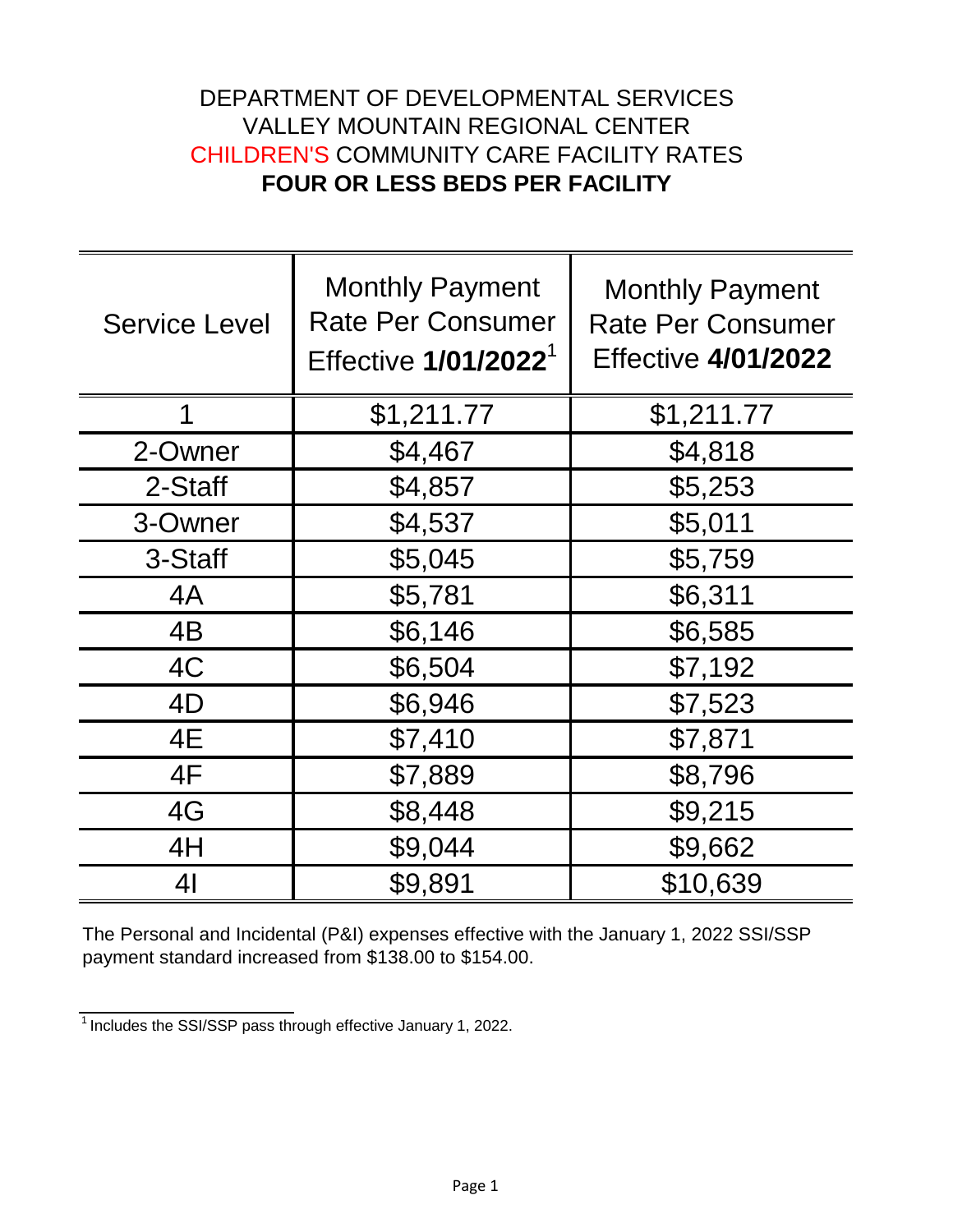## DEPARTMENT OF DEVELOPMENTAL SERVICES VALLEY MOUNTAIN REGIONAL CENTER CHILDREN'S COMMUNITY CARE FACILITY RATES **FIVE OR SIX BEDS PER FACILITY**

| <b>Service Level</b> | <b>Monthly Payment</b><br><b>Rate Per Consumer</b><br>Effective 1/01/2022 <sup>1</sup> | <b>Monthly Payment</b><br><b>Rate Per Consumer</b><br><b>Effective 4/01/2022</b> |
|----------------------|----------------------------------------------------------------------------------------|----------------------------------------------------------------------------------|
| 1                    | \$1,211.77                                                                             | \$1,211.77                                                                       |
| 2-Owner              | \$3,095                                                                                | \$3,496                                                                          |
| 2-Staff              | \$3,377                                                                                | \$3,811                                                                          |
| 3-Owner              | \$3,696                                                                                | \$4,287                                                                          |
| 3-Staff              | \$4,060                                                                                | \$4,831                                                                          |
| 4A                   | \$4,645                                                                                | \$5,269                                                                          |
| 4B                   | \$4,985                                                                                | \$5,524                                                                          |
| 4C                   | \$5,324                                                                                | \$6,143                                                                          |
| 4D                   | \$5,720                                                                                | \$6,440                                                                          |
| 4E                   | \$6,163                                                                                | \$6,772                                                                          |
| 4F                   | \$6,612                                                                                | \$7,681                                                                          |
| 4G                   | \$7,120                                                                                | \$8,062                                                                          |
| 4H                   | \$7,682                                                                                | \$8,483                                                                          |
| 41                   | \$8,476                                                                                | \$9,450                                                                          |

The Personal and Incidental (P&I) expenses effective with the January 1, 2022 SSI/SSP payment standard increased from \$138.00 to \$154.00.

 $\frac{1}{1}$  Includes the SSI/SSP pass through effective January 1, 2022.